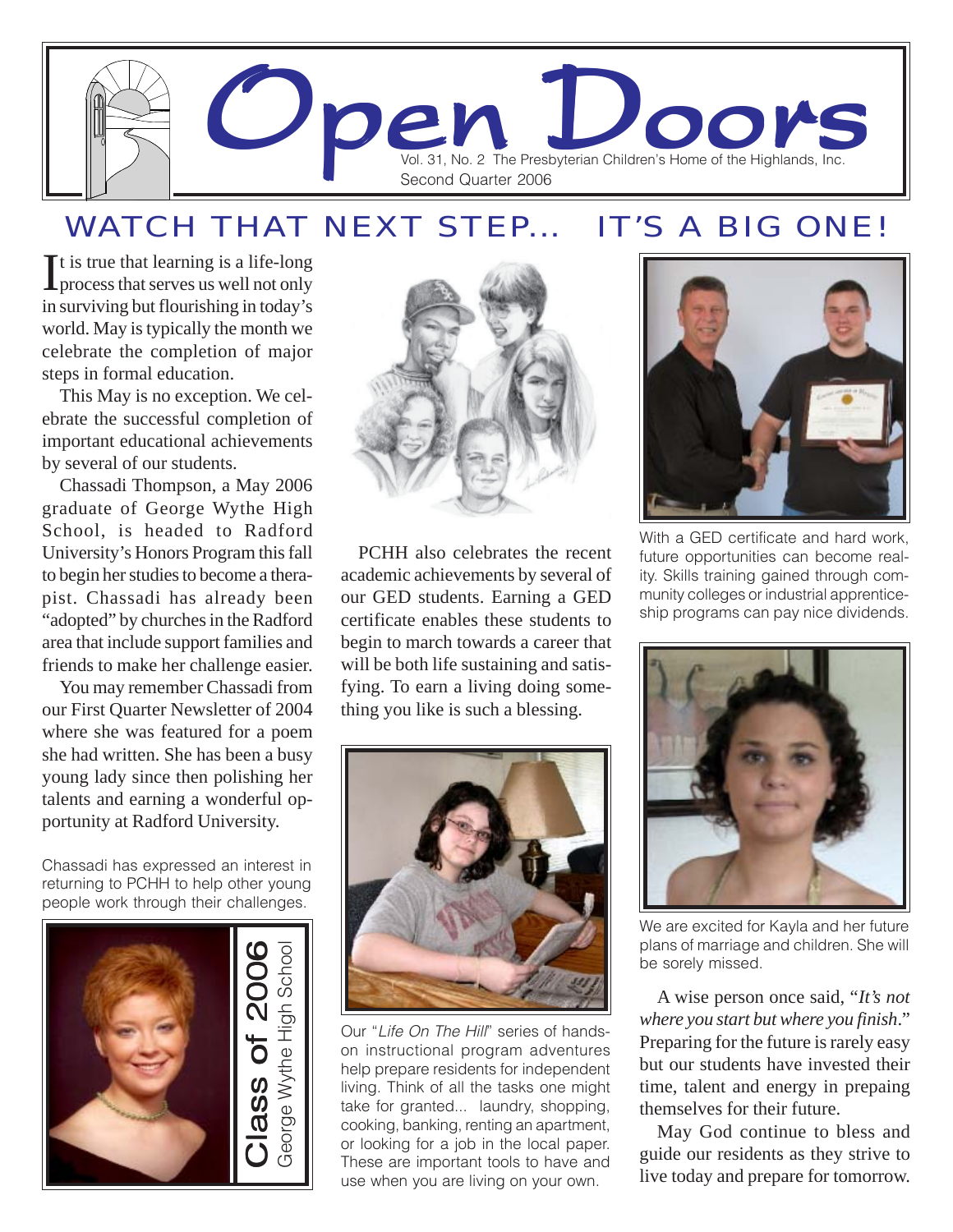

Billy Rice Executive Director

I am sure all of us can remember the<br>contrasting feelings that raced  $\blacksquare$  am sure all of us can remember the through our minds as we prepared to strike out on our own for the first time. Whether you were headed off to college, moving into your first apartment, or preparing for military service, many of the emotions are the same. Excitement abounds, but doubt keeps creeping in. What if college is too hard for me? Can I pay my bills when I move into my apartment? Did I do the right thing when I joined the Army? Our lives were changing, and the decisions we made during that time had a huge impact on where we are today.

Our cover story talks about some of our children who are getting ready to face the challenge of being on their own for the first time. As we prepare for their departure, we are helping them deal with the highs that come from the anticipation and the lows they experience when insecurity creeps in. We want to celebrate with them while keeping their feet on the ground and lift them up on the days when they think nothing is going right. To be honest, we are nervous too.

Our children are getting ready to put to use all the things we have tried to teach them while they were at the Children's Home. We know that despite our best efforts, they will make some of the same mistakes we made when we were their age. We are also confident that they will build on the successes and lessons learned while they were with us in order to lead a productive life. It may take some of

## New Dawn Society



Remember PCHH in your estate planning and become a member of the New Dawn Society. Call for information.

them longer than others, but we will be there for advice and support all through their journey.

I hope that you, as a supporter of our ministry, take pride in the accomplishments of our residents. Without your love and support, we would not be able to provide the guidance, support, and professional services our children need.You have made our mission statement, "giving children hope and purpose for the future", a reality. Please keep them in your prayers as they take the next step in the journey of life.



## Moving Swiftly...

Summertime is a very interesting<br>time on our campus. It is definitely a change of pace and a challenge that takes lots of planning, extra manpower, and coordination of efforts with military precision.

Some of our young people return home or to other home environments after school is out. Others work fulltime jobs off-campus during the summer, others pick up academic credits at summer school, and many do a combination of these activities. Trips are a popular activity for most of our residents with camps being quite popular as well. Everyone is kept busy doing something!

Enjoy our *Summertime* feature.

## PCHH Current Needs

PCHH can use the following items to support our summer programs.

- Good pre-owned vehicles
- Independent Living Supplies (such as dishes, utensils, pots, pans, etc.)
- Fishing Gear/Tackle
- 12-Passenger Van
- Clothing/Allowance Sponsors

In addition these items, we have some special prayer requests.

- Pray for Benny Burkett and his family as he goes through his cancer treatment.
- Pray for the children in our care and for their family situations
- Pray for the students who are leaving us and returning to their homes or other living situations
- Pray for our staff as we face each day's challenges and for our families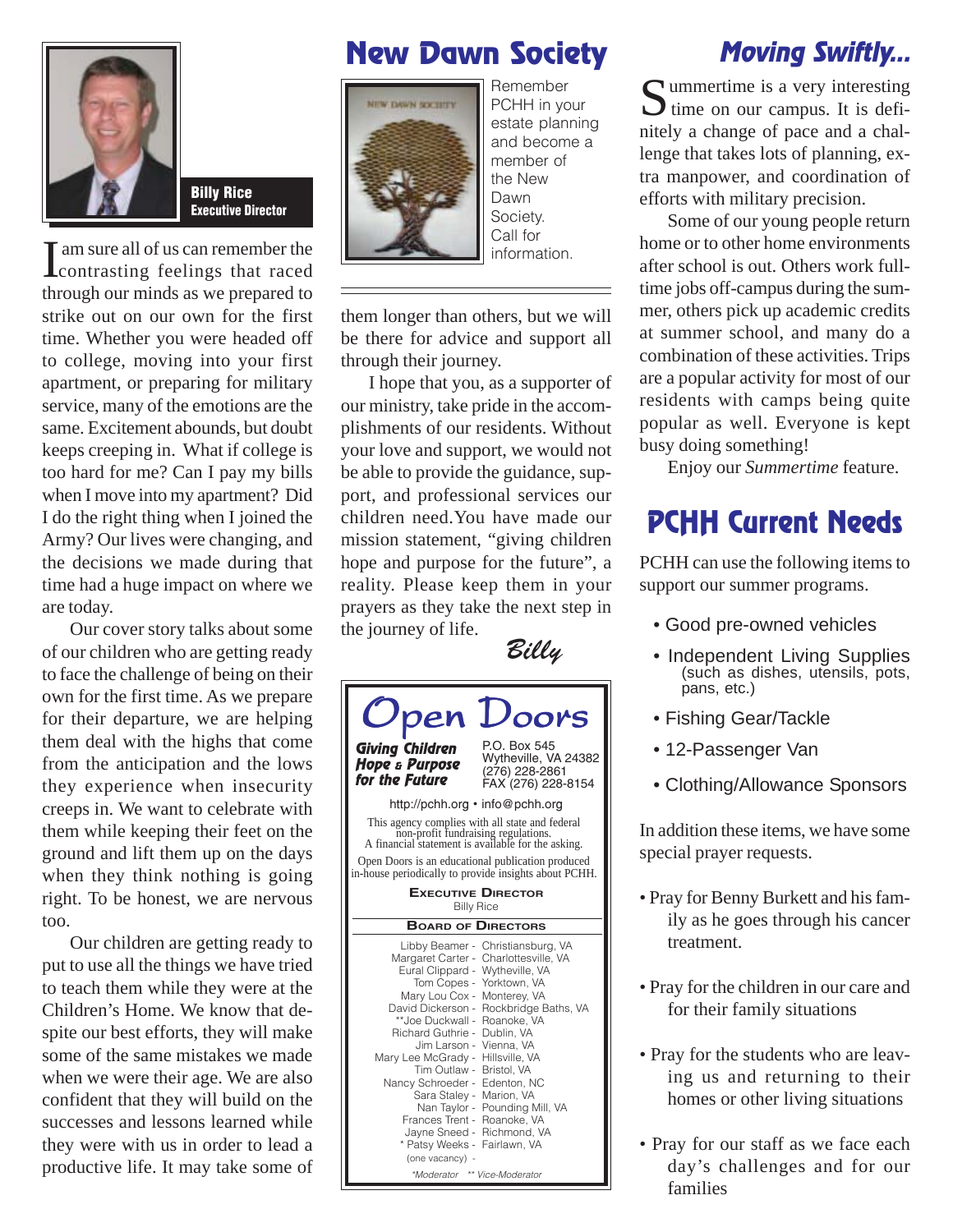# ...Into Summertime, All Aboard!

Our pool is a cool addition to the hot summertime on our campus. We recently had a new fence installed around the pool.



**Trophies** and ribbons are just a symbol of the value of what the Children's Homes Olympics can mean to participants. We strongly encourage participation and are very proud of our teams.





Mark You Calendars...

#### ALUMNI **GATHERING**

**Saturday** July 8, 2006





Summertime offers time to enjoy God's creation with all our senses.

Chores around the cottage are a year-round fact of life but summertime presents some additional tasks related to mowing grass, trimming, etc.





Summertime trips can be educational, usually an adventure, and are always fun.



Working fast food teaches many lessons including the importance of working as a team.

Off-campus jobs are great earn-whileyou-learn experiences. Residents are required to save at least 80% of their income for future needs.